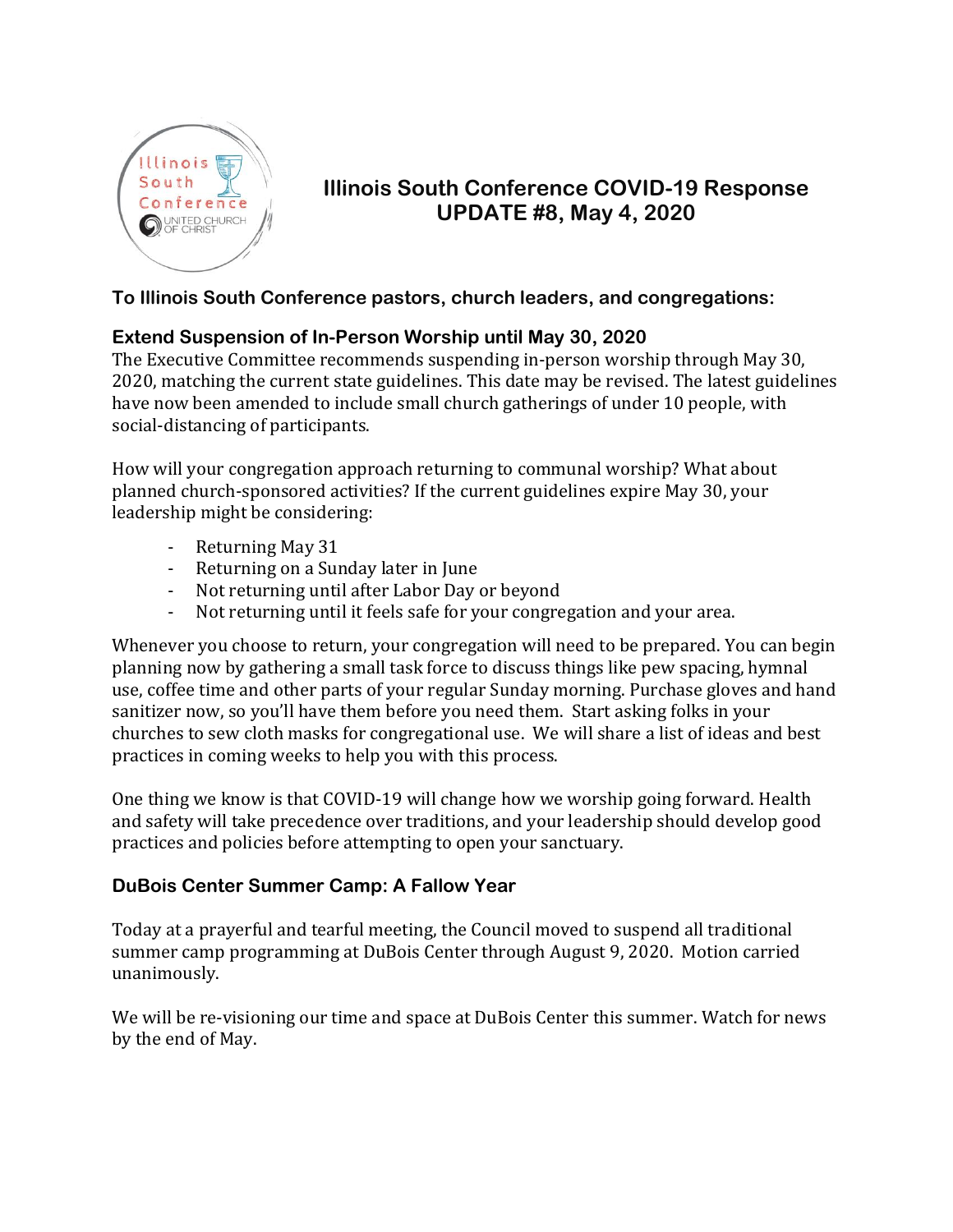**ISC Spirit**

If you know of stories that show people being the church, please send it to [ISCspirit@iscucc.org.](mailto:ISCspirit@iscucc.org) **Share the stories** that are warming your heart. #ISCspirit.





**Friedens UCC in Irvington** has made over 800 face shields for local SSM hospitals. They have also been sending cards, emails, and snacks to healthcare workers. The congregation recently had a car parade on Holy Humor Sunday to visit their homebound folks, delivering a Gerber daisy to each family to say "Frieden's Loves You." They continue to deliver food to the Irvington Grade School Weekend Backpack program, too.

*Submitted by Rev. Stacy Tate*

**Zion UCC in Marion** recently made the news for all they've been doing in the community during the pandemic. The Marion Star and a local car dealership started airing videos of all the ways Marion has been supporting each other, and Zion was the first to be featured. Click [here](https://www.facebook.com/TheMarionStar/videos/595045264700867/) to see the video on The Marion Star's Facebook page.

*Submitted by Rev. John Holst*

**Zion UCC in New Baden** joyfully attempted their first online worship on May 3. Zion is designated an essential service in their area because they house the only food pantry in the area. Their office manager Austin Newton keeps that vital ministry going.



 *Submitted by Rev. Janis Dashner, Interim Pastor*

Thank you to these churches for their OCWM donations received last week. These donations continue to support all the work of the Conference.

**Alhambra**- Salem UCC **Belleville**– Trinity UCC **Grantfork**– Grantfork UCC **New Baden**– Zion UCC **Red Bud**– St Peter UCC

## **And anonymous gifts from individuals**

*Helpful Information*

Many churches move to live broadcasts and shared videos of their worship services. Now that you've worked out the process, you need to give some thought to what kinds of licensing you need to share these works. There was an initial window where licensing requirements were suspended, but that has passed.